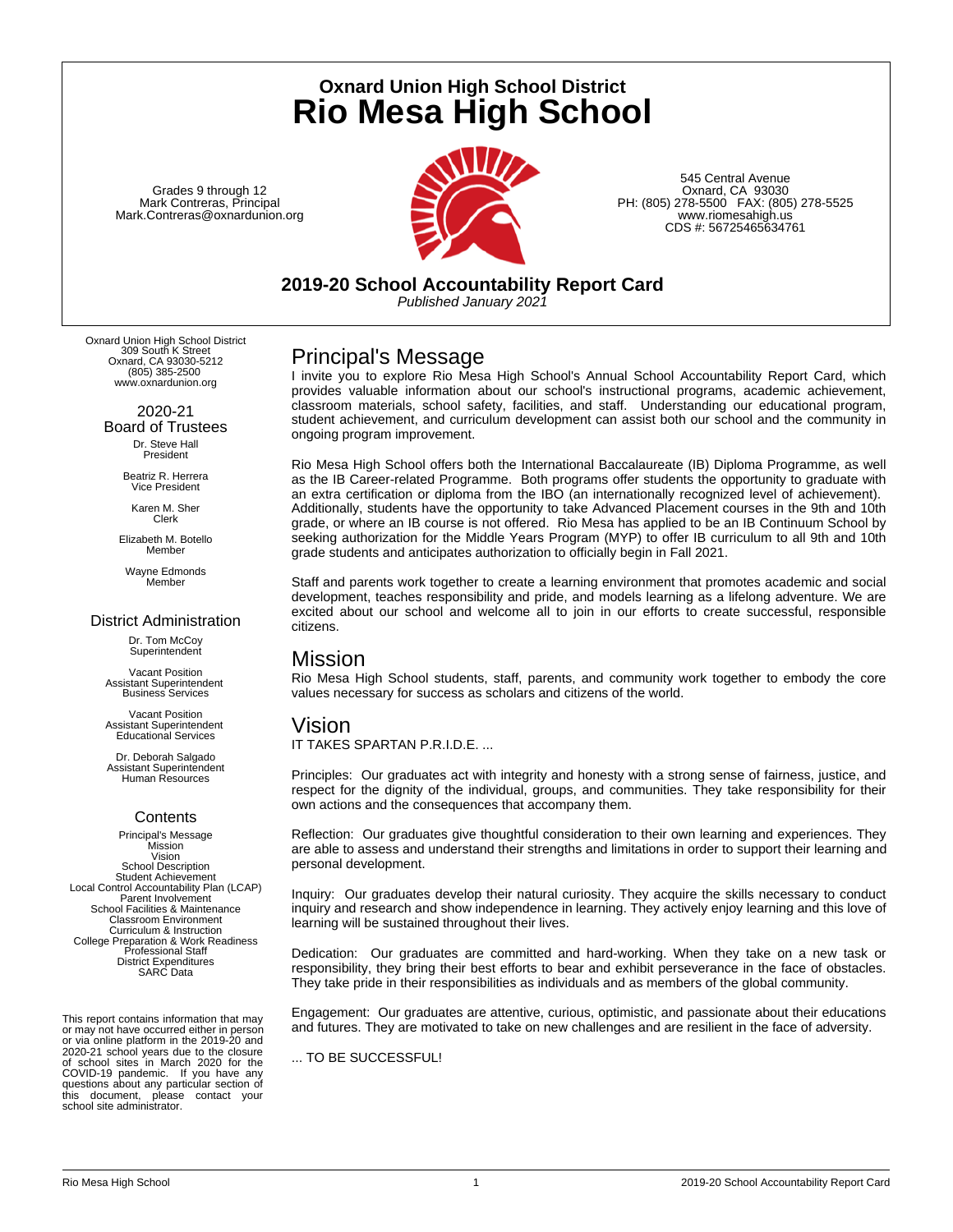# School Description

Rio Mesa High School is located in the northern region of Oxnard and serves students in grades nine through twelve following a traditional calendar. At the beginning of the 2019-20 school year, 2269 students were enrolled, including 9.6% in special education, 15.4% qualifying for English Language Learner support, and 66.2% qualifying for free or reduced price lunch.

| Student Enrollment by Student Group / Grade Level<br>2019-20 |                          |                         |               |  |  |
|--------------------------------------------------------------|--------------------------|-------------------------|---------------|--|--|
| <b>Student Group</b>                                         | % of Total<br>Enrollment | Grade Level             | # of Students |  |  |
| Black or<br>African-Amer.                                    | 2.70%                    | Grade 9                 | 621           |  |  |
| Amer. Indian or<br>Alaska Native                             | $0.00\%$                 | Grade 10                | 592           |  |  |
| Asian                                                        | 1.30%                    | Grade 11                | 503           |  |  |
| Filipino                                                     | 4.50%                    | Grade 12                | 553           |  |  |
| Hisp. or Latino                                              | 81.00%                   | Ungraded                | 0             |  |  |
| Native Hawaiian or<br>Pacific Islander                       | 0.40%                    |                         |               |  |  |
| White                                                        | 7.90%                    |                         |               |  |  |
| Two or More Races                                            | 2.20%                    |                         |               |  |  |
| Students with<br><b>Disabilities</b>                         | 9.60%                    |                         |               |  |  |
| Socioeconomically<br>Disadvantaged                           | 66.20%                   |                         |               |  |  |
| <b>English Learners</b>                                      | 15.40%                   |                         |               |  |  |
| Foster Youth                                                 | 0.40%                    |                         |               |  |  |
| <b>Homeless</b>                                              | 22.30%                   |                         |               |  |  |
|                                                              |                          | <b>Total Enrollment</b> | 2,269         |  |  |

# Student Achievement

### Physical Fitness

In the spring of each year, Rio Mesa High School is required by the state to administer a physical fitness test to all students in grade nine. The physical fitness test measures each student's ability to complete fitness tasks in six major areas. Students who either meet or exceed the standards in all six fitness areas are considered to be in the "healthy fitness zone." The chart reported in this document reports only the percentage in each category, not a cumulative total of the results for categories 4 of 6 and 5 of 6. Comparative district and state results can be found at the CDE's website.

| <b>Physical Fitness Test</b><br>Percentage of Students Meeting California Fitness Standards<br>2019-20 |                                                 |                                  |                                 |  |
|--------------------------------------------------------------------------------------------------------|-------------------------------------------------|----------------------------------|---------------------------------|--|
|                                                                                                        | <b>Percentage of Students Meeting Standards</b> |                                  |                                 |  |
| Grade Level<br>Tested                                                                                  | Four of Six Fitness<br><b>Standards</b>         | Five of Six Fitness<br>Standards | Six of Six Fitness<br>Standards |  |
| Ninth                                                                                                  | N/A                                             | N/A                              | N/A                             |  |

*Note: Cells with N/A values do not require data as the 2019-2020 data are not available.*

*Note: Due to the COVID-19 pandemic, Executive Order N-56-20 was issued which waived the requirement to administer the physical fitness performance test for the 2019-2020 school year.*

## California Assessment of Student Performance and Progress

The California Assessment of Student Performance and Progress (CAASPP) System includes the Smarter Balanced Summative Assessments (SBAC) for students in the general education population, and the California Alternate Assessments (CAAs) for students with the most significant cognitive disabilities. Only eligible students may participate in the administration of the CAAs. CAAs items are aligned with alternative achievement standards, which are linked with the Common Core State Standards (CCSS). CAASPP results are a measure of how well students are mastering

California's standards in English language arts/literacy (ELA) and mathematics, and are given to grades three through eight and grade eleven. SBAC tests assess student performance in ELA/Literacy and mathematics utilizing computer-adaptive tests and performance tasks, and CAAs test items are aligned with alternative achievement standards which are linked with the Common Core State Standards (CCSS).

The CAASPP results shown in this report include overall results comparing the school, district and state scores as well as the school's overall score in each applicable subgroup. Results are shown only for subgroups with ten students or more taking the exam. For those categories that are blank in the tables, no students met subgroup criteria. More information on CAASPP can be found on the California Department of Education's website www.cde.ca.gov/ta/tg/ca/.

| CAASPP Test Results in ELA and Mathematics - All Students |                                                                                                        |       |       |       |       |       |
|-----------------------------------------------------------|--------------------------------------------------------------------------------------------------------|-------|-------|-------|-------|-------|
|                                                           | Percent of Students Scoring at Proficient or<br>Advanced<br>(meeting or exceeding the state standards) |       |       |       |       |       |
|                                                           | School<br><b>District</b><br><b>State</b>                                                              |       |       |       |       |       |
|                                                           | 18-19                                                                                                  | 19-20 | 18-19 | 19-20 | 18-19 | 19-20 |
| English-Language Arts/Literacy<br>$(grades 3-8$ and 11)   | 47.0                                                                                                   | N/A   | 44.0  | N/A   | 50.0  | N/A   |
| <b>Mathematics</b><br>(grades $3-8$ and $11$ )            | 24.0                                                                                                   | N/A   | 27.0  | N/A   | 39.0  | N/A   |

*Note: Cells with N/A values do not require data.*

*Note: The 2019-2020 data are not available. Due to the COVID-19 pandemic, Executive Order N-30-20 was issued which waived the requirement for statewide testing for the 2019-2020 school year.*

*Note: Percentages are not calculated when the number of students tested is ten or less, either because the number of students in this category is too small for statistical accuracy or to protect student privacy.*

*Note: ELA and mathematics test results include the Smarter Balanced Summative Assessment and the CAA. The "Percent Met or Exceeded" is calculated by taking the total number of students who met or exceeded the standard on the Smarter Balanced Summative Assessment plus the total number of students who met the standard (i.e., achieved Level 3-Alternate) on the CAAs divided by the total number of students who participated in both assessments.*

| CAASPP Test Results in ELA by Student Group (2019-20) |                     |          |          |                 |                                                                  |  |
|-------------------------------------------------------|---------------------|----------|----------|-----------------|------------------------------------------------------------------|--|
| <b>Student Groups</b>                                 | Total<br>Enrollment | # Tested | % Tested | % Not<br>Tested | % Meeting<br>or<br>Exceedina<br><b>State</b><br><b>Standards</b> |  |
| <b>All Students</b>                                   | N/A                 | N/A      | N/A      | N/A             | N/A                                                              |  |
| Male                                                  | N/A                 | N/A      | N/A      | N/A             | N/A                                                              |  |
| Female                                                | N/A                 | N/A      | N/A      | N/A             | N/A                                                              |  |
| Black or<br>African-Amer.                             | N/A                 | N/A      | N/A      | N/A             | N/A                                                              |  |
| Amer, Indian or<br>Alaska Native                      | N/A                 | N/A      | N/A      | N/A             | N/A                                                              |  |
| Asian                                                 | N/A                 | N/A      | N/A      | N/A             | N/A                                                              |  |
| Filipino                                              | N/A                 | N/A      | N/A      | N/A             | N/A                                                              |  |
| Hisp. or Latino                                       | N/A                 | N/A      | N/A      | N/A             | N/A                                                              |  |
| Native Hawaiian or<br>Pacific Islander                | N/A                 | N/A      | N/A      | N/A             | N/A                                                              |  |
| White                                                 | N/A                 | N/A      | N/A      | N/A             | N/A                                                              |  |
| Two or More Races                                     | N/A                 | N/A      | N/A      | N/A             | N/A                                                              |  |
| <b>English Learners</b>                               | N/A                 | N/A      | N/A      | N/A             | N/A                                                              |  |
| Socioeconomically<br>Disadvantaged                    | N/A                 | N/A      | N/A      | N/A             | N/A                                                              |  |
| Students with<br><b>Disabilities</b>                  | N/A                 | N/A      | N/A      | N/A             | N/A                                                              |  |
| <b>Students Receiving</b><br>Migrant Ed. Services     | N/A                 | N/A      | N/A      | N/A             | N/A                                                              |  |
| Foster Youth                                          | N/A                 | N/A      | N/A      | N/A             | N/A                                                              |  |
| Homeless                                              | N/A                 | N/A      | N/A      | N/A             | N/A                                                              |  |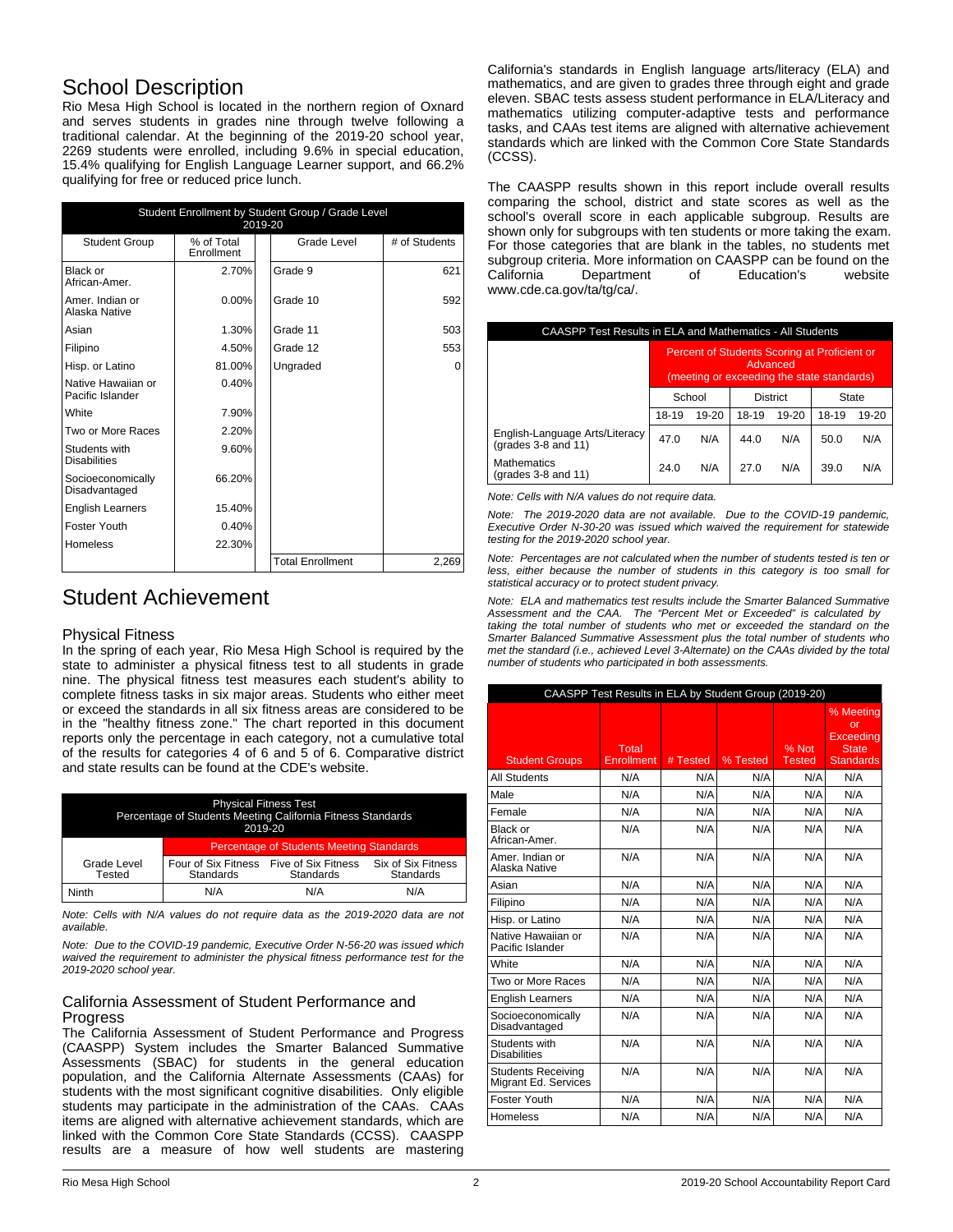| CAASPP Test Results in Mathematics by Student Group (2019-20) |                     |          |          |                 |                                                                  |  |
|---------------------------------------------------------------|---------------------|----------|----------|-----------------|------------------------------------------------------------------|--|
| <b>Student Groups</b>                                         | Total<br>Enrollment | # Tested | % Tested | % Not<br>Tested | % Meetina<br>or<br>Exceeding<br><b>State</b><br><b>Standards</b> |  |
| <b>All Students</b>                                           | N/A                 | N/A      | N/A      | N/A             | N/A                                                              |  |
| Male                                                          | N/A                 | N/A      | N/A      | N/A             | N/A                                                              |  |
| Female                                                        | N/A                 | N/A      | N/A      | N/A             | N/A                                                              |  |
| Black or<br>African-Amer.                                     | N/A                 | N/A      | N/A      | N/A             | N/A                                                              |  |
| Amer. Indian or<br>Alaska Native                              | N/A                 | N/A      | N/A      | N/A             | N/A                                                              |  |
| Asian                                                         | N/A                 | N/A      | N/A      | N/A             | N/A                                                              |  |
| Filipino                                                      | N/A                 | N/A      | N/A      | N/A             | N/A                                                              |  |
| Hisp. or Latino                                               | N/A                 | N/A      | N/A      | N/A             | N/A                                                              |  |
| Native Hawaiian or<br>Pacific Islander                        | N/A                 | N/A      | N/A      | N/A             | N/A                                                              |  |
| White                                                         | N/A                 | N/A      | N/A      | N/A             | N/A                                                              |  |
| Two or More Races                                             | N/A                 | N/A      | N/A      | N/A             | N/A                                                              |  |
| <b>English Learners</b>                                       | N/A                 | N/A      | N/A      | N/A             | N/A                                                              |  |
| Socioeconomically<br>Disadvantaged                            | N/A                 | N/A      | N/A      | N/A             | N/A                                                              |  |
| Students with<br><b>Disabilities</b>                          | N/A                 | N/A      | N/A      | N/A             | N/A                                                              |  |
| <b>Students Receiving</b><br>Migrant Ed. Services             | N/A                 | N/A      | N/A      | N/A             | N/A                                                              |  |
| Foster Youth                                                  | N/A                 | N/A      | N/A      | N/A             | N/A                                                              |  |
| Homeless                                                      | N/A                 | N/A      | N/A      | N/A             | N/A                                                              |  |

*Note: Cells with N/A values do not require data.*

*Note: The 2019-2020 data are not available. Due to the COVID-19 pandemic, Executive Order N-30-20 was issued which waived the requirement for statewide testing for the 2019-2020 school year.*

| <b>CAASPP Test Results in Science for All Students</b> |                                                                                                     |     |     |     |     |     |
|--------------------------------------------------------|-----------------------------------------------------------------------------------------------------|-----|-----|-----|-----|-----|
|                                                        | Percent of Students Scoring at Proficient or Advanced<br>(meeting or exceeding the state standards) |     |     |     |     |     |
|                                                        | <b>District</b><br>School<br>State                                                                  |     |     |     |     |     |
|                                                        | 18-19<br>18-19<br>18-19<br>19-20<br>19-20<br>$19 - 20$                                              |     |     |     |     |     |
| Science<br>$\left($ grades 5, 8,<br>and $10$ )         | N/A                                                                                                 | N/A | N/A | N/A | N/A | N/A |

*Note: Cells with N/A values do not require data.*

*Note: The 2019-2020 data are not available. Due to the COVID-19 pandemic, Executive Order N-30-20 was issued which waived the requirement for statewide testing for the 2019-2020 school year.*

*Note: The new California Science Test (CAST) was first administered operationally in the 2018-2019 school year.*

| CAASPP Test Results in Science by Student Group (2019-20) |                     |          |          |                        |                                                                  |
|-----------------------------------------------------------|---------------------|----------|----------|------------------------|------------------------------------------------------------------|
| <b>Student Groups</b>                                     | Total<br>Enrollment | # Tested | % Tested | % Not<br><b>Tested</b> | % Meetina<br>or<br>Exceedina<br><b>State</b><br><b>Standards</b> |
| <b>All Students</b>                                       | N/A                 | N/A      | N/A      | N/A                    | N/A                                                              |
| Male                                                      | N/A                 | N/A      | N/A      | N/A                    | N/A                                                              |
| Female                                                    | N/A                 | N/A      | N/A      | N/A                    | N/A                                                              |
| Black or<br>African-Amer.                                 | N/A                 | N/A      | N/A      | N/A                    | N/A                                                              |
| Amer, Indian or<br>Alaska Native                          | N/A                 | N/A      | N/A      | N/A                    | N/A                                                              |
| Asian                                                     | N/A                 | N/A      | N/A      | N/A                    | N/A                                                              |
| Filipino                                                  | N/A                 | N/A      | N/A      | N/A                    | N/A                                                              |
| Hisp. or Latino                                           | N/A                 | N/A      | N/A      | N/A                    | N/A                                                              |
| Native Hawaiian or<br>Pacific Islander                    | N/A                 | N/A      | N/A      | N/A                    | N/A                                                              |
| <b>White</b>                                              | N/A                 | N/A      | N/A      | N/A                    | N/A                                                              |
| Two or More Races                                         | N/A                 | N/A      | N/A      | N/A                    | N/A                                                              |
| <b>English Learners</b>                                   | N/A                 | N/A      | N/A      | N/A                    | N/A                                                              |
| Socioeconomically<br>Disadvantaged                        | N/A                 | N/A      | N/A      | N/A                    | N/A                                                              |
| Students with<br><b>Disabilities</b>                      | N/A                 | N/A      | N/A      | N/A                    | N/A                                                              |
| <b>Students Receiving</b><br>Migrant Ed. Services         | N/A                 | N/A      | N/A      | N/A                    | N/A                                                              |
| Foster Youth                                              | N/A                 | N/A      | N/A      | N/A                    | N/A                                                              |
| <b>Homeless</b>                                           | N/A                 | N/A      | N/A      | N/A                    | N/A                                                              |

*Note: Cells with N/A values do not require data.*

*Note: The 2019-2020 data are not available. Due to the COVID-19 pandemic, Executive Order N-30-20 was issued which waived the requirement for statewide testing for the 2019-2020 school year.*

# Local Control Accountability Plan (LCAP)

As part of the new Local Control Funding Formula, school districts are required to develop, adopt, and annually update a three-year Local Control and Accountability Plan (LCAP). The following components of this SARC address some of the priorities identified in the District's LCAP:

Conditions of Learning (Basic Services) – State Priority 1: Degree to which teachers are appropriately assigned and fully credentialed in the subject areas and for the pupils they are teaching; pupils have access to standards-aligned Instructional materials and school<br>facilities are maintained in good repair. Covered in Teacher facilities are maintained in good repair. Covered in *Teacher Assignment*, including the Teacher Credentials & Misassignments chart; *Instructional Materials*, including the Textbooks chart; and *School Facilities & Maintenance*, including the Campus Description and School Facility Good Repair Status charts.

Conditions of Learning (Implementation of State Standards) – State Priority 2: Implementation of academic content and performance standards adopted by the state board for all pupils. Not covered in the School Accountability Report Card.

Parental Involvement – State Priority 3: Efforts to seek parent input in decision making, promotion of parent participation in programs for unduplicated pupils and special need subgroups. Covered in *Parent Involvement.*

Pupil Achievement – State Priority 4: Performance on standardized tests, score on Academic Performance Index, share of pupils that are college and career ready, share of English learners that become English proficient, English learner reclassification rate, share of pupils that pass Advanced Placement exams with a 3 or higher, and share of pupils determined prepared for college by the Early Assessment Program. Covered in *California Assessment of Student Performance and Progress*, including the CAASPP charts.

Engagement (Pupil Engagement) – State Priority 5: School attendance rates, chronic absenteeism rates, middle school dropout rates, high school dropout rates, and high school graduation rates. Covered in *Dropout & Graduation Rates*, including the Dropout chart; and *Graduation Requirements*, including the Graduation Rate chart for high schools only.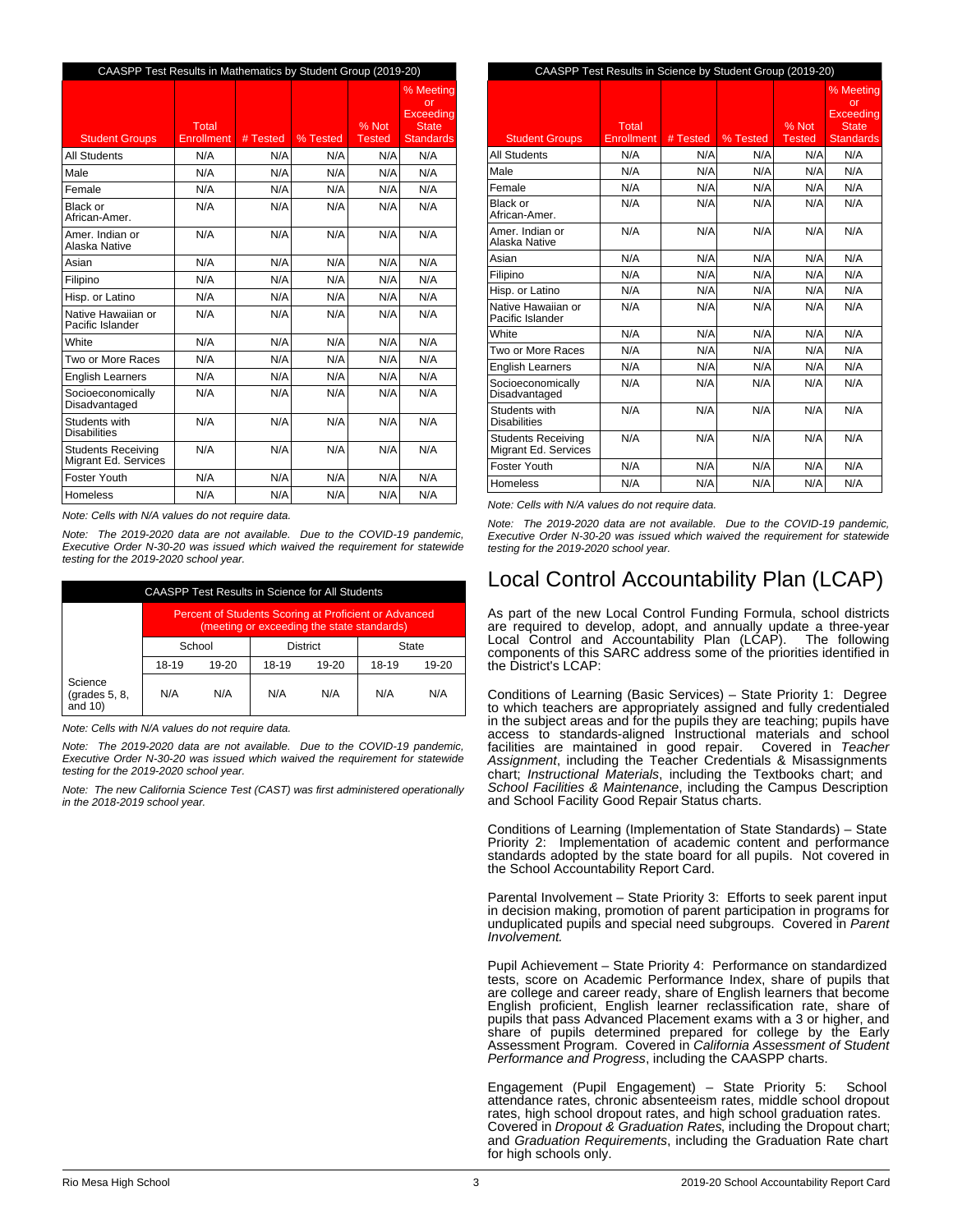School Climate – State Priority 6: Pupil suspension rates, pupil expulsion rates, other local measures including surveys of pupils, and parents and teachers on the sense of safety and school connectedness. Covered in *Discipline & Climate for Learning,* including Suspension & Expulsion chart; and *School Site Safety Plan.*

Conditions of Learning (Course Access) – State Priority 7: Pupil enrollment in a broad course of study that includes all of the subject areas. Not covered in the School Accountability Report Card.

Other Pupil Outcomes – State Priority 8: Pupil outcomes in the subject areas. Covered in *Physical Fitness*, including the Physical Fitness Test chart.

# Parent Involvement

Parents are encouraged to get involved in their child's learning environment either by volunteering at the school, participating in a decision-making group, or simply attending school events.

Parents stay informed on upcoming events and school activities through email, the school marquee, the school website, Spartan Spotlight on YouTube, ParentVUE & StudentVUE (online student information system), Parent Square, PFO newsletters, and Twitter (@rmhs spartans). Parents can also take advantage of school-directed resources such as Parent Project classes.

#### **Contact the school office at (805) 278-5500 for more information on how to become involved in your child's learning environment.**

### **Opportunities to Volunteer**

Fundraising Activities Assisting with School Events Setup for Special Events

### **Committees**

Athletic Booster Clubs English Learner Advisory Council School Site Council Band Boosters Scholarship Committee Parent Faculty Organization (PFO)

### **School Activities**

Back to School Night Open House Sports Events Student Orientation Student Performances Student Recognition Assemblies Senior Awards Night EAOP Workshops Parent Project Classes

# School Facilities & Maintenance

The district takes great efforts to ensure that all schools are clean, safe, and functional through proper facilities maintenance and campus supervision. Rio Mesa High School's original facilities were built in 1965; ongoing maintenance and campus improvements ensure facilities remain up to date and provide adequate space for students and staff. District maintenance and site custodial staff ensure that the repairs necessary to keep the school in good condition are completed in a timely manner. A work order process is used by school and district staff to communicate non-routine maintenance requests. Measure A projects are expect to continue for the next couple of school years to complete specific projects designated by the district to the school site.

Every morning before school begins, the custodian inspects facilities for safety hazards or other conditions that need attention prior to students and staff entering school grounds. One day custodian and seven evening custodians are assigned to Rio Mesa High School.

The day custodian is responsible for:

- Classroom cleaning
- Cafeteria setup/cleanup
- Restroom cleaning
- Campus beautification

Restrooms are checked regularly throughout the day for cleanliness and subsequently cleaned as needed. The evening custodians are responsible for:

- Classroom cleaning
- Cafeteria cleanup
- Common use area cleaning
- Office area cleaning
- Restroom cleaning

The principal communicates with custodial staff daily concerning maintenance and school safety issues.

| <b>Campus Description</b>          |          |
|------------------------------------|----------|
| Year Built                         | 1965     |
| Acreage                            | 47.19    |
| Square Footage                     | 202944   |
|                                    | Quantity |
| Permanent Classrooms               | 79       |
| Portable Classrooms                | 14       |
| Restrooms (sets)                   | 4        |
| Cafeteria                          |          |
| Swimming Pool                      |          |
| Library                            |          |
| <b>Administration Building</b>     |          |
| Boys Locker Room                   |          |
| Girls Locker Room                  |          |
| Gymnasium                          |          |
| <b>Learning Centers</b>            | 3        |
| <b>Physical Education Building</b> |          |

### Facilities Inspection

The district's maintenance department inspects Rio Mesa High School on an annual basis in accordance with Education Code §17592.72(c)(1). Rio Mesa High School uses a school site inspection survey to identify unsafe or hazardous conditions and facility improvement needs. The most recent school inspection took place on Monday, February 03, 2020 to Wednesday, April 1, 2020. Deficiencies noted in the school inspection survey were corrected immediately by the district's maintenance department. During fiscal year 2020-21, all restrooms were fully functional and available for student use at the time of the inspection.

| <b>School Facility Good Repair Status</b><br>Most Recent Inspection: Monday, February 03, 2020 |                      |      |      |  |  |
|------------------------------------------------------------------------------------------------|----------------------|------|------|--|--|
| Item Inspected                                                                                 | <b>Repair Status</b> |      |      |  |  |
|                                                                                                | Good                 | Fair | Poor |  |  |
| A. Systems                                                                                     |                      |      |      |  |  |
| <b>B.</b> Interior                                                                             |                      |      |      |  |  |
| C. Cleanliness                                                                                 |                      |      |      |  |  |
| D. Electrical                                                                                  |                      |      |      |  |  |
| E. Restrooms / Fountains                                                                       |                      |      |      |  |  |
| F. Safety                                                                                      |                      |      |      |  |  |
| G. Structural                                                                                  |                      |      |      |  |  |
| H. External                                                                                    |                      |      |      |  |  |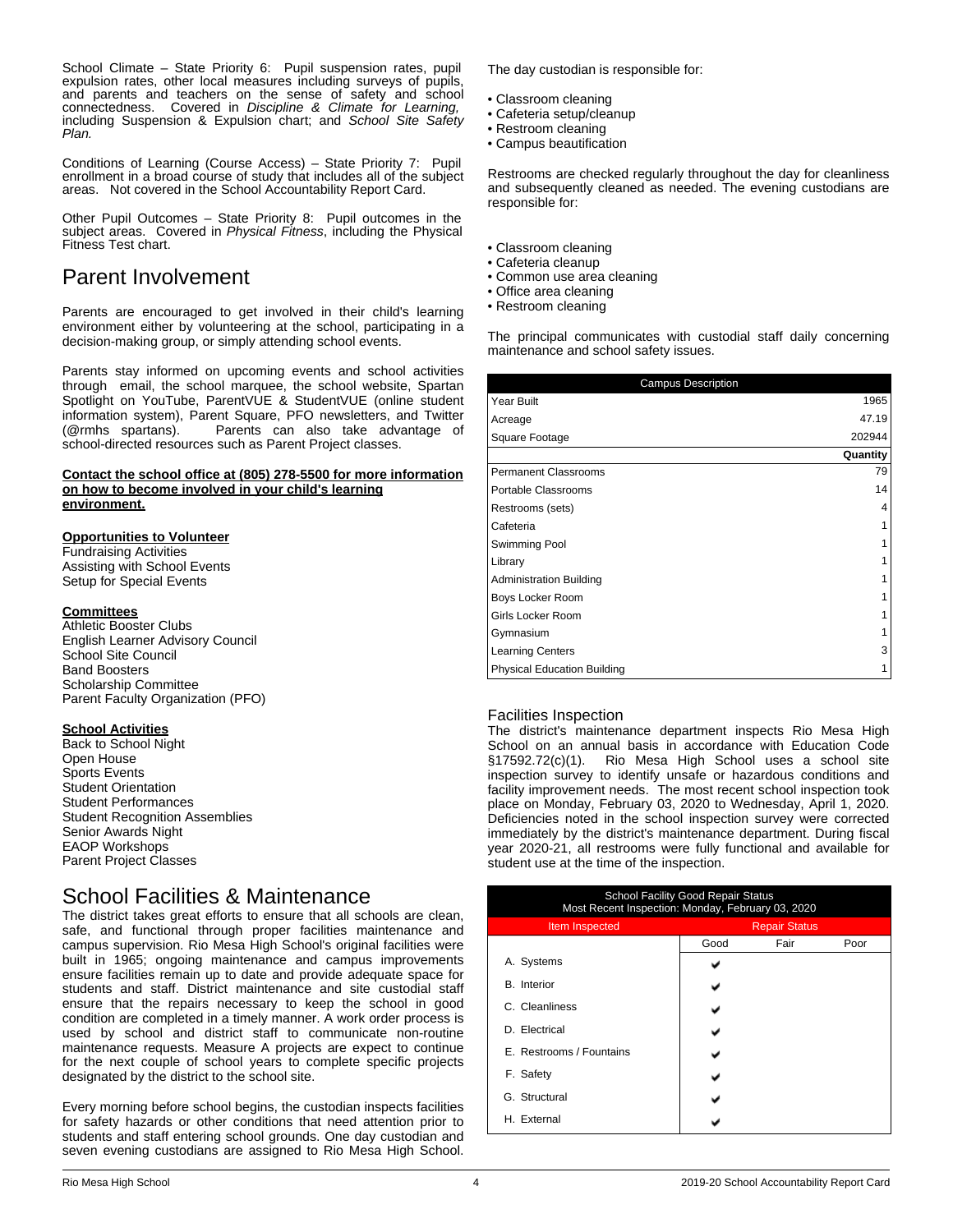| Repair Needed and Action Taken or Planned |                                                                                                     |  |  |
|-------------------------------------------|-----------------------------------------------------------------------------------------------------|--|--|
| <b>Section Number</b>                     | Comment                                                                                             |  |  |
| (B)                                       | Room #44; Living Center 31; Restroom 32 - Ceiling tile<br>missing                                   |  |  |
|                                           | P-5 - Carpet frayed/ripped                                                                          |  |  |
| (D)                                       | Boys Restroom #1 - Light cover missing                                                              |  |  |
| (H)                                       | Room #62 - Two banks of overhead lights not working<br>Library - Windows are missing secure latches |  |  |
|                                           | Room #53, #54, #55 - Window latches missing                                                         |  |  |
|                                           | Room #50 - Window latch, broken window (cracked glass)                                              |  |  |

| Overall Summary of School Facility Good Repair Status |      |      |      |  |  |  |
|-------------------------------------------------------|------|------|------|--|--|--|
| Exemplary                                             | Good | Fair | Poor |  |  |  |
|                                                       |      |      |      |  |  |  |
|                                                       |      |      |      |  |  |  |

#### *Rating Description*

*Exemplary: The school meets most or all standards of good repair. Deficiencies noted, if any, are not signifcant and/or impact a very small area of the school.*

### Campus Supervision

School administration and teaching staff place a high priority on providing adequate adult supervision on campus before, during, and after school. The principal, assistant principal, campus supervisors, and the deputy sheriff patrol the campus before school, during lunch, and during dismissal to monitor student activities and behavior.

Rio Mesa High School is a closed campus. During school hours, all visitors must sign in at the school's office and wear identification badges while on school grounds.

### School Site Safety Plan

The Comprehensive School Site Safety Plan was developed for Rio Mesa High School in collaboration with local agencies and the district office to fulfill Senate Bill 187 requirements. Components of this plan include child abuse reporting procedures, teacher notification of dangerous pupil procedures, disaster response procedures, procedures for safe arrival and departure from school, sexual harassment policy, and dress code policy. The school's most recent school safety plan was reviewed, updated, and discussed with school staff in Fall 2020.

# Classroom Environment

### Discipline & Climate for Learning

Rio Mesa High School's discipline policies are based upon Positive Behavioral Interventions and Supports (PBIS) and a Multi-Tiered System of Supports approach to social, emotional and behavioral support. This school-wide positive behavior management plan is used as a guide to develop school rules, develop behavior management programs, promote responsibility, promote respect, and minimize classroom disruptions. Disciplinary intervention is managed by school administrators in a fair, firm, and consistent manner based upon the nature of each situation.

| Suspensions & Expulsions |           |                 |       |  |  |  |
|--------------------------|-----------|-----------------|-------|--|--|--|
|                          | $17 - 18$ | 18-19           | 19-20 |  |  |  |
|                          |           | School          |       |  |  |  |
| % Students Suspended     | 5.4       | 7.2             | 4.4   |  |  |  |
| % Students Expelled      | 0.1       | 0.4             | 0.3   |  |  |  |
|                          |           | <b>District</b> |       |  |  |  |
| % Students Suspended     | 5.2       | 6.2             | 4.0   |  |  |  |
| % Students Expelled      | 0.1       | 0.3             | 0.3   |  |  |  |
|                          |           | <b>State</b>    |       |  |  |  |
| % Students Suspended     | 3.5       | 3.5             | 2.5   |  |  |  |
| % Students Expelled      | 0.1       | 0.1             | 0.1   |  |  |  |

*Note: The 2019-2020 suspensions and expulsions rate data are not comparable to prior year data because the 2019-2020 school year is a partial school year due to the COVID-19 crisis. As such, it would be inappropriate to make any comparisons in rates of suspensions and expulsions in the 2019-2020 school year compared to prior years.*

### Class Size

The Class Size Distribution table in this report illustrates the distribution of class sizes by subject area, the average class size, and the number of classes that contain 1-22 students, 23-32 students, and 33 or more students. Calculations exclude classrooms of 50 or more students.

| Average Class Size and Class Size Distribution |               |          |                          |       |
|------------------------------------------------|---------------|----------|--------------------------|-------|
|                                                | 2017-18       |          |                          |       |
|                                                | Avg.<br>Class |          | <b>Number of Classes</b> |       |
| <b>Subject</b>                                 | <b>Size</b>   | $1 - 22$ | 23-32                    | $33+$ |
| English                                        | 28.0          | 19       | 29                       | 34    |
| <b>Mathematics</b>                             | 29.0          | 14       | 22                       | 36    |
| Science                                        | 27.0          | 14       | 21                       | 33    |
| Social Science                                 | 29.0          | 12       | 19                       | 34    |
|                                                |               |          | 2018-19                  |       |
|                                                | Avg.<br>Class |          | <b>Number of Classes</b> |       |
| Subject                                        | <b>Size</b>   | $1 - 22$ | 23-32                    | $33+$ |
| English                                        | 29.0          | 17       | 20                       | 43    |
| <b>Mathematics</b>                             | 29.0          | 14       | 17                       | 40    |
| Science                                        | 25.0          | 22       | 17                       | 35    |
| Social Science                                 | 31.0          | 11       | 15                       | 38    |
|                                                |               |          | 2019-20                  |       |
|                                                | Avg.<br>Class |          | <b>Number of Classes</b> |       |
| Subject                                        | <b>Size</b>   | $1 - 22$ | 23-32                    | $33+$ |
| English                                        | 27.0          | 30       | 23                       | 40    |
| <b>Mathematics</b>                             | 27.0          | 23       | 29                       | 32    |
| Science                                        | 31.0          | 9        | 24                       | 30    |
| Social Science                                 | 31.0          | 15       | 16                       | 38    |

*\*Number of classes indicates how many classrooms fall into each size category (a range of total students per classroom). At the secondary level, this information is reported by subject area rather than grade level.*

### Dropout & Graduation Rates

Rio Mesa High School's teachers and administrative staff practice the early identification of and intervention on behalf of students who exhibit warning signs and/or behavioral traits that may lead to dropping out of school. Intervention strategies used to promote attendance and reduce dropout rates include monitoring test results and performance, parent conferences, counseling, the Spartan Saturday Academy, intervention assistance by teachers during the school day, after school tutoring, Condor (satellite program), and Cyber High online credit recovery courses. Understanding that the needs of each student are different, administrators, counselors, and teaching staff continue their efforts to discover successful solutions to help students complete their high school program.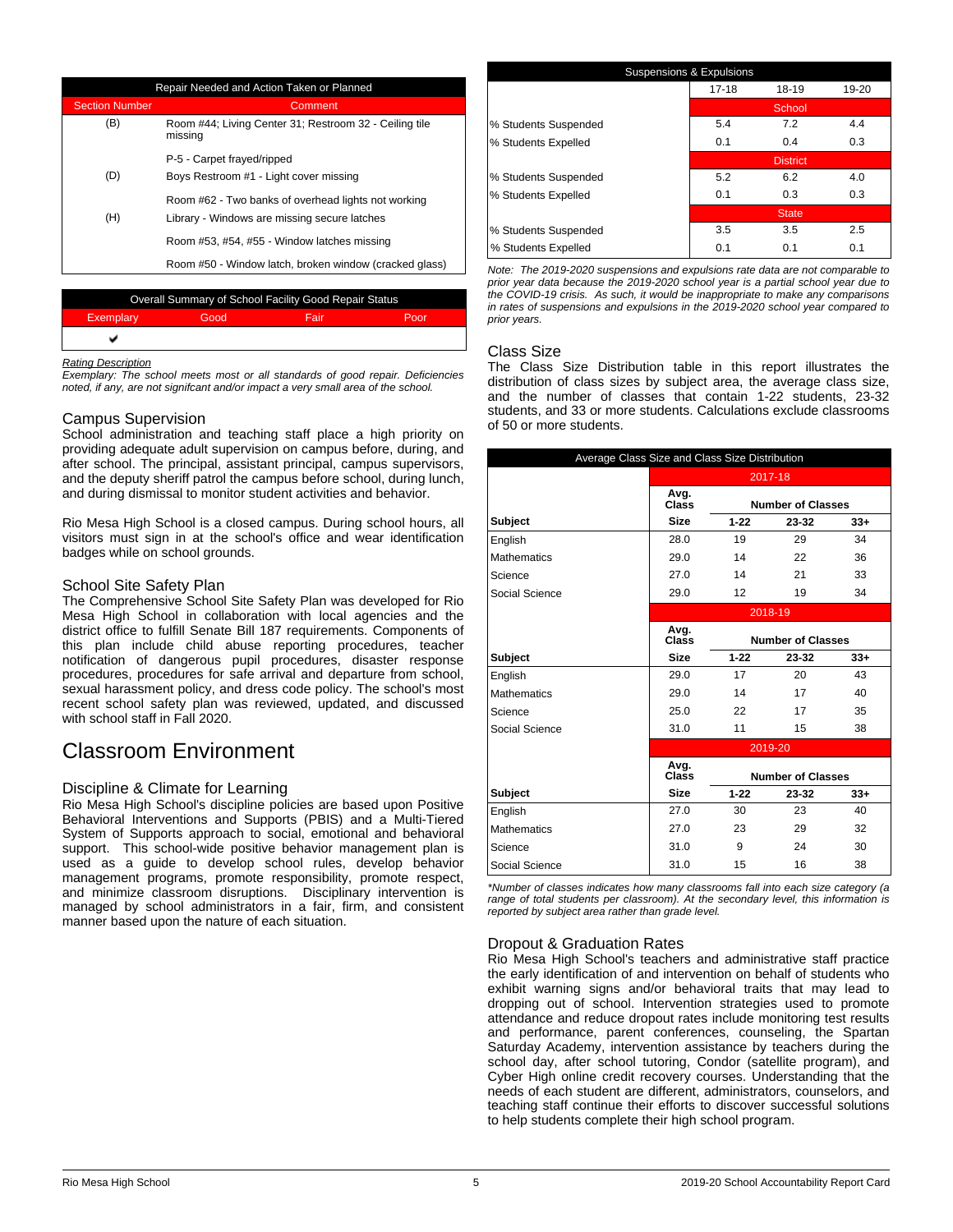Students must accumulate 230 course credits to receive a high school diploma from Rio Mesa High School. Alternative methods of acquiring a diploma are available through the continuation school, community day school, adult school or Condor High School (independent study) for those students who have been unsuccessful in a standard high school environment or have exhausted their opportunities to remain at Rio Mesa High School.

In the following Dropout & Graduation Rates table, 2018-19 data is<br>the most current information available. since state information certification/release dates for dropout data occur too late for inclusion in this report. Detailed information about dropout rates and graduation rates can be found on the DataQuest Web page at http://dq.cde.ca.gov/dataquest/.

| Dropout & Graduation Rates (Four-Year Cohort Rate) |                 |           |         |  |
|----------------------------------------------------|-----------------|-----------|---------|--|
|                                                    |                 | School    |         |  |
|                                                    | 16-17           | 17-18     | 18-19   |  |
| Dropout Rate                                       | 4.9%            | 4.7%      | 7.6%    |  |
| <b>Graduation Rate</b>                             | 90.8%           | 89.9%     | 88.2%   |  |
|                                                    | <b>District</b> |           |         |  |
|                                                    | $16 - 17$       | $17 - 18$ | 18-19   |  |
| Dropout Rate                                       | 7.1%            | 7.1%      | 6.8%    |  |
| <b>Graduation Rate</b>                             | 85.6%           | 84.9%     | 85.5%   |  |
|                                                    | <b>State</b>    |           |         |  |
|                                                    | $16 - 17$       | $17 - 18$ | 18-19   |  |
| Dropout Rate                                       | 9.1%            | 9.6%      | $9.0\%$ |  |
| <b>Graduation Rate</b>                             | 82.7%           | 83.0%     | 84.5%   |  |

*For the formula to calculate the 2018-19 and 2019-20 adjusted cohort graduation rate, see the 2019-20 Data Element Definitions document located on the SARC web page at https://www.cde.ca.gov/ta/ac/sa/*

# Curriculum & Instruction

### Staff Development

All training and curriculum development activities at Rio Mesa High School revolve around the California State Content Standards and Frameworks. During the 2019-20 school year, Rio Mesa High School held staff development trainings centered around becoming an International Baccalaureate Continuum School. After March 2020, our professional development efforts turned to prepare teachers to deliver rigorous instruction in a distance-learning model and to provide social-emotional support to struggling students.

Decisions concerning selection of staff development activities are performed by all staff using tools such as teacher input, state assessment results, and data analysis to determine the areas in which additional teacher training may enhance classroom instruction and increase student achievement levels. Rio Mesa High School supports ongoing professional growth throughout the year on late start days. Teachers meet in both grade level and department level teams to conduct data analysis to identify areas of need. Teaching staff are provided the opportunity to participate in district-sponsored staff development workshops or training session as 1) a supplement to site-based staff development, 2) for reinforcement of or follow-up on previous training, or 3) follow-up training for newly implemented programs/curricula.

During the 2018-19, 2019-20, and 2020-21 school years, Rio Mesa High School's teachers had the opportunity to attend the following events hosted by the Oxnard Union High School District:

2018-19 Training:

- Next Generation Science Standards (NGSS)
- English Language Arts (ELA)
- Mathematics
- Social Science
- iLit Training

2019-20 Training:

- Multi-Tiered System of Supports (MTSS)
- iLit Reading Intervention
- SkillsUSA Training for Career Pathways
- Edge Training for ESL Students
- Curriculum Design for Dual Language Immersion
- Textbook Pilot Training for Science and ELA
- Math Leadership Network
- Digital Broadcast
- Ethnic Studies Curriculum Development
- Dual Immersion Textbook Pilot Training
- VC Innovates
- AP Spanish Committee Test Development
- Next Generation Science Standards (NGSS)
- Library Learning Day
- AVID Elective Focused Note-Taking
- Data Chats for Common Assessments, Corrective
- Teaching, and Engagement
- Google Platform Training
- PLC Summer Curriculum Planning, Common Syllabi, Technology Use, Student Engagement
- Positive Behavioral Interventions & Supports (PBIS)
- Distance Learning Platforms (Google Meet, Technology)

2020-21 Training:

- Interactive Google Meet
- Grading for Equity 1 Key Concepts
- Grading for Equity 2 Scoring Rubrics
- Grading for Equity 3 Mastery Tracking
- Supporting English Learners in Distance Learning
- Supporting SPED in Distance Learning
- Social Emotional Learning (SEL) Check-in
- Google Classroom & Canvas
- ParentSquare
- Digital Tools
- Lesson Design Strategy for Distance Learning

Rio Mesa High School offers support to new and veteran teachers through peer coaching and mentoring. Instructional aides are provided targeted training focused on teaching strategies and curriculum content. Substitute teachers are invited to participate in designated staff development activities. All staff are encouraged to attend professional workshops and conferences. Classified support staff receive job-related training from department supervisors and district representatives.

| Number of School Days Dedicated to Staff Development and Continuous<br>Improvement |         |         |  |
|------------------------------------------------------------------------------------|---------|---------|--|
| 2018-19                                                                            | 2019-20 | 2020-21 |  |
|                                                                                    |         |         |  |

### Instructional Materials

All textbooks used in the core curriculum at Rio Mesa High School are aligned to the California Content Standards and Frameworks. Standards-based instructional materials are approved by the district's Board of Trustees. The district follows the State Board of Education's six-year adoption cycle for core content materials and the eight-year cycle for textbook adoptions in foreign language, visual and performing arts, and health.

On Wednesday, September 23, 2020, the Oxnard Union High School District's Board of Trustees held a public hearing to certify the extent to which textbooks and instructional materials have been provided to students. The Board of Trustees adopted Resolution No. 20-47 which certifies as required by Education Code §60119 (1) that textbooks and instructional materials were provided to all students, including English learners, in the district to the extent that each pupil has a textbook or instructional materials, or both, to use in class and to take home, (2) sufficient textbooks and instructional materials were provided to each student, including English learners, that are aligned to the academic content standards and consistent with the cycles and content of the curriculum frameworks in math, science, history-social science, and English/language arts, (3) sufficient textbooks or instructional materials were provided to each pupil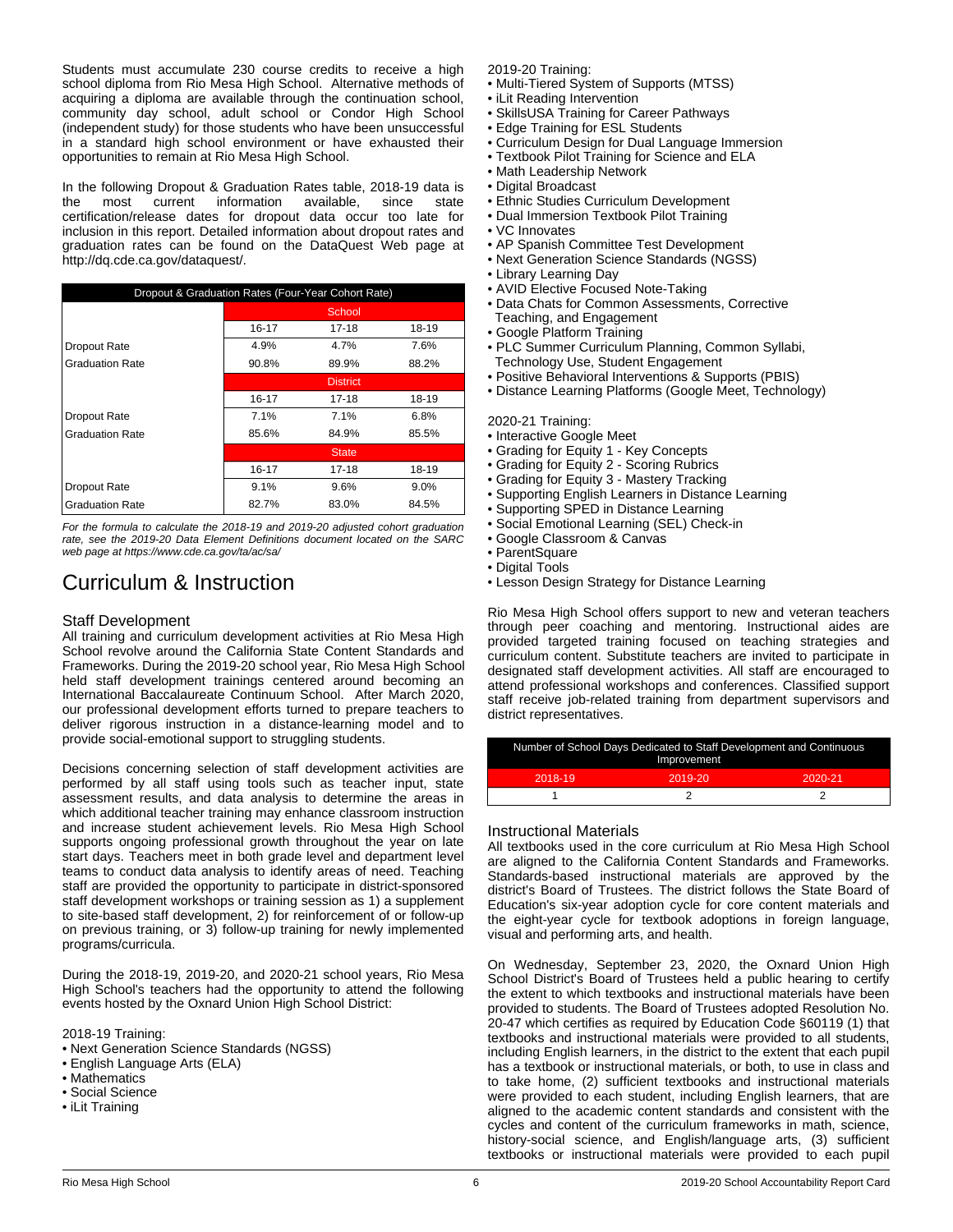enrolled in foreign language or health classes, and (4) sufficient laboratory science equipment was available for science laboratory classes offered in grades 9-12 inclusive.

In addition to core subject areas, districts are required to disclose in their SARCs the sufficiency of instructional materials used for their visual/performing arts curricula. During the 2020-21 school year, Oxnard Union High School District provided each student, including English learners, enrolled in a visual/performing arts class with a textbook or instructional materials to use in class and to take home. These materials complied with the state's content standards and curriculum frameworks.

| Textbooks                     |                                                                                  |                                           |  |
|-------------------------------|----------------------------------------------------------------------------------|-------------------------------------------|--|
| <b>Adoption Year</b>          | <b>Publisher &amp; Series</b>                                                    | <b>Pupils Lacking</b><br><b>Textbooks</b> |  |
| <b>English Language Arts</b>  |                                                                                  |                                           |  |
| 2008                          | Bedford/St. Martin's, The Language of<br>Composition                             | $0\%$                                     |  |
| 2005                          | McDougal Littell, Language Network                                               | $0\%$                                     |  |
| 2005                          | McDougal Littell, The Language of Literature                                     | $0\%$                                     |  |
| 2016                          | Pearson, The Longman Reader                                                      | $0\%$                                     |  |
| 2007                          | Prentice Hall, Timeless Voices, Timeless<br><b>Themes The British Tradition</b>  | $0\%$                                     |  |
| <b>Foreign Languages</b>      |                                                                                  |                                           |  |
| 2011                          | Better Chinese Limited, Discovering Chinese                                      | $0\%$                                     |  |
| 2007                          | EMC Paradigm, Que Chevere 1, 2, 3                                                | $0\%$                                     |  |
| 2003                          | Holt, Ven Conmigo                                                                | $0\%$                                     |  |
| 2007                          | McDougal Littell, Abriendo Puertas: Lenguaje                                     | $0\%$                                     |  |
| 2007                          | McDougal Littell, Discovering French<br>Nouveau                                  | $0\%$                                     |  |
| 2007                          | McDougal Littell, En Espanol                                                     | $0\%$                                     |  |
| 2007                          | Prentice Hall, Abriendo paso: Gramatica                                          | $0\%$                                     |  |
| 2007                          | Prentice Hall, Abriendo paso: Lectura                                            | $0\%$                                     |  |
| 2004                          | Prentice Hall, Momentos de los literaturas<br>hispanicas                         | $0\%$                                     |  |
| 2003                          | Prentice Hall, Sendas Literarias 1 & 2                                           | $0\%$                                     |  |
| 2015                          | Vista Higher Learning, D'accord (French)                                         | $0\%$                                     |  |
| 2008                          | Vista Higher Learning, Imaginez: le francais<br>sans frontieres (IB)             | $0\%$                                     |  |
| Health                        |                                                                                  |                                           |  |
| 2007                          | Pearson Prentice Hall, Health                                                    | 0%                                        |  |
| <b>History-Social Science</b> |                                                                                  |                                           |  |
| 2007                          | Glencoe/McGraw-Hill, World Geography and<br>Cultures                             | 0%                                        |  |
| 2008                          | Houghton Mifflin Harcourt, Psychology -<br>Principles in Practice                | 0%                                        |  |
| 2010                          | Houghton Mifflin Harcourt, Sociology: The<br><b>Study of Relationships</b>       | 0%                                        |  |
| 2007                          | Kennedy, American Pagaent                                                        | $0\%$                                     |  |
| 2007                          | McDougal Littell, The Americans<br>Reconstruction to the 21st Century            | 0%                                        |  |
| 2006                          | McGraw Hill, Economics: Principles,<br><b>Problems &amp; Policies</b>            | 0%                                        |  |
| 2006                          | Pearson Prentice Hall, Economics: Principles<br>in Action                        | 0%                                        |  |
| 2007                          | Pearson Prentice Hall, The Western Heritage<br>Since 1300 (AP European History)  | $0\%$                                     |  |
| 2007                          | Pearson Prentice Hall, World History: The<br>Modern World                        | 0%                                        |  |
| 2007                          | Prentice Hall-Longman, American<br>Government Continuity & Change (AP<br>Course) | 0%                                        |  |
| 1999                          | Steck-Vaughn, Fearon's American<br>Government                                    | 0 %                                       |  |
| 2007                          | Wadsworth, AP Psychology                                                         | 0%                                        |  |
| 2010                          | Worth Publishers, Myers Psychology Second<br><b>Edition for AP</b>               | 0%                                        |  |
| <b>Mathematics</b>            |                                                                                  |                                           |  |
| 2004                          | Brooks/Cole, Physics: Calculus                                                   | 0%                                        |  |
| 2013                          | CPM Educational Program, Core<br>Connections, Integrated 1                       | 0%                                        |  |

| 2015           | CPM Educational Program, Core<br>Connections, Integrated 2                    | 0%    |
|----------------|-------------------------------------------------------------------------------|-------|
| 2016           | CPM Educational Program, Core<br>Connections, Integrated 3                    | $0\%$ |
| 2004           | Glencoe/McGraw-Hill, Geometry: Concepts<br>and Applications                   | $0\%$ |
| 2006           | Glencoe/McGraw-Hill, Mathematics with<br><b>Business Applications</b>         | 0%    |
| 2002           | Holt McDougal, Economics                                                      | 0%    |
| 2005           | Houghton Mifflin, Calculus of a Single<br>Variable                            | 0%    |
| 2006           | Houghton Mifflin Company, PreCalculus with<br>Limits                          | 0%    |
| 2017           | Houghton Mifflin Harcourt, Big Ideas Math,<br>Course 1                        | 0%    |
| 2017           | Houghton Mifflin Harcourt, Big Ideas Math,<br>Course 2                        | $0\%$ |
| 2017           | Houghton Mifflin Harcourt, Big Ideas,<br>Integrated Math 1, 2 & 3             | $0\%$ |
| 2007           | W. H. Freeman, The Practice of Statistics                                     | 0%    |
| <b>Science</b> |                                                                               |       |
| 2007           | Addison Wesley, Biology: Concepts &<br>Connections                            | $0\%$ |
| 2007           | Addison Wesley, Conceptual Physics                                            | $0\%$ |
| 2012           | Cengage Learning, Living in the Environment                                   | 0%    |
| 2007           | College Board, Biology: Principles of Life, AP<br>Edition                     | 0%    |
| 2007           | Current Publishing, Life on an Ocean Planet                                   | 0%    |
| 2007           | Delmar Cengage Learning, Agriscience,<br><b>Fundamentals and Applications</b> | $0\%$ |
| 2007           | Freeman & Company, AP Biology: Principles<br>of Life                          | $0\%$ |
| 2006           | Globe Fearon, Concepts and Challenges in<br><b>Physical Science</b>           | $0\%$ |
| 2008           | Houghton Mifflin Harcourt, Environmental<br>Science                           | $0\%$ |
| 2006           | J. Wiley & Son, Fundamentals of Physics                                       | $0\%$ |
| 2008           | McDougal Littell, Introductory Chemistry: A<br>Foundation                     | 0%    |
| 2007           | Pearson Prentice Hall, Conceptual Physics                                     | $0\%$ |
| 2007           | Pearson Prentice Hall, Earth Science                                          | $0\%$ |
| 2007           | Pearson Prentice Hall, Essentials of Human<br>Anatomy & Physiology            | 0%    |
| 2007           | Prentice Hall, Biology                                                        | $0\%$ |
| 2007           | Prentice Hall, Chemistry                                                      | $0\%$ |
|                | Science Laboratory Equipment                                                  | $0\%$ |

# College Preparation & Work Readiness

### College Preparation Courses

Students are encouraged to take required courses if they plan on attending a four-year college or university. The adjacent table illustrates the proportion of courses taken and successfully completed in relation to the number of course enrollments (sum of total enrollment in all classes).

### **Admission Requirements for California Public Universities**

### University of California

Admission requirements for the University of California (UC) follow guidelines set forth in the Master Plan, which requires that the top one-eighth of the state's high school graduates, as well as those transfer students who have successfully completed specified college work, be eligible for admission to the UC. These requirements are designed to ensure that all eligible students are adequately prepared for University-level work. For general admission requirements please visit the University of California Website at http://www.universityofcalifornia.edu/admissions/general.html.

### California State University

Admission requirements for the California State University (CSU) use three factors to determine eligibility. They are specific high school courses; grades in specified courses, and test scores; and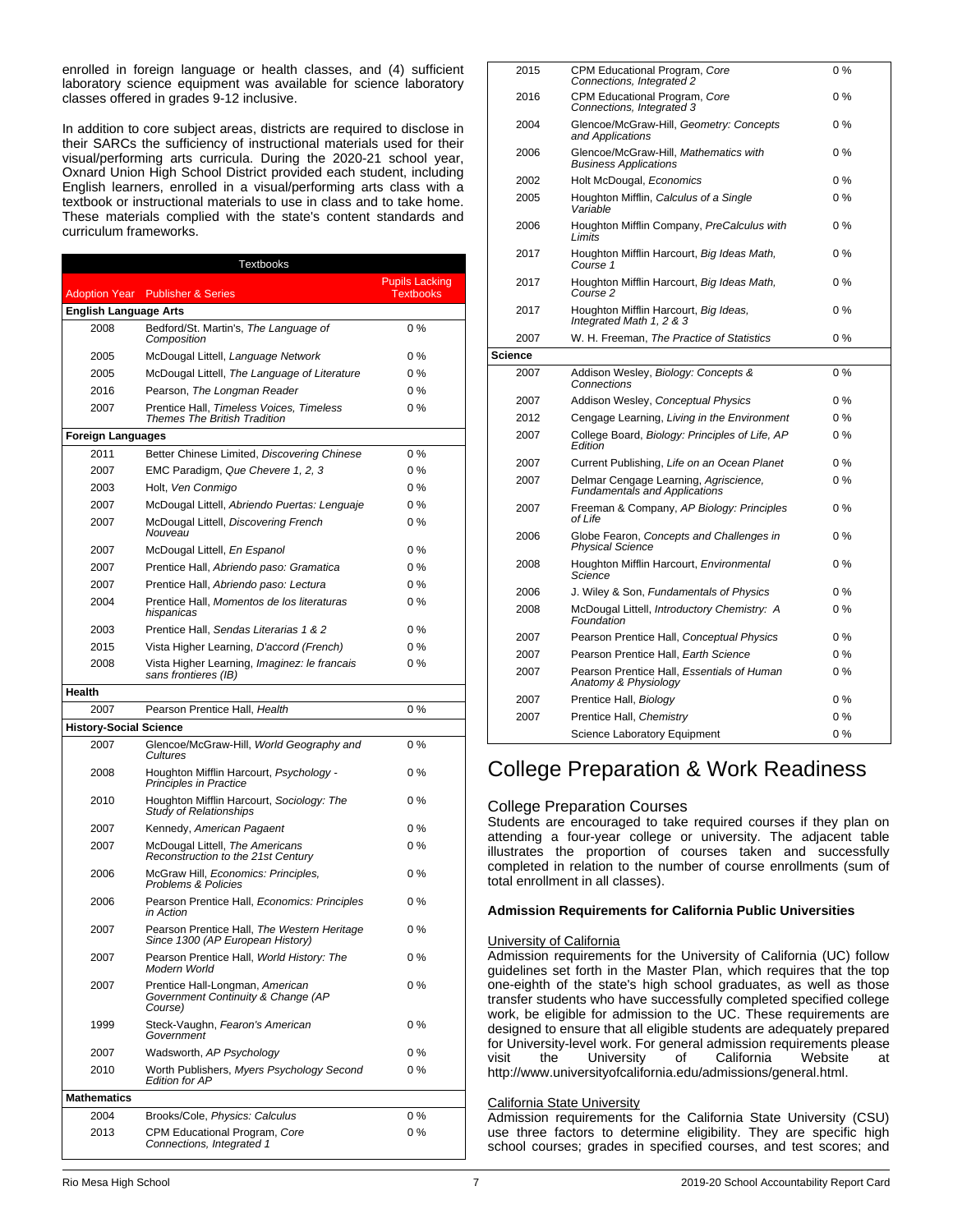graduation from high school. Some campuses have higher standards for particular majors or students who live outside the local campus area. Because of the number of students who apply, a few campuses have higher standards (supplementary admission criteria) for all applicants. Most CSU campuses utilize local admission guarantee policies for students who graduate or transfer from high schools and colleges that are historically served by a CSU campus in that region. For general admissions requirements, please visit the California State University Website at California State University Website at http://www.calstate.edu/admission/.

| Courses for UC/CSU Admission                                                 |      |  |
|------------------------------------------------------------------------------|------|--|
|                                                                              | ℅    |  |
| 2019-20 Pupils Enrolled in Courses Required for UC/CSU<br>Admission          | 95.3 |  |
| 2018-19 Graduates who Completed all Courses Required for<br>UC/CSU Admission | 39.2 |  |

#### Advanced Placement/International Baccalaureate

In 2019-20, Rio Mesa High School offered advanced placement courses for those students seeking to qualify for college credit. Sophomores, juniors, and seniors achieving a score of three, four, or five on the final AP exams qualify for college credit at most of the nation's colleges.

In 2019-20 Rio Mesa High School offered International Baccalaureate courses for those students seeking to qualify for college credit. Students seeking to qualify for college credit can do so by achieving a score of 4, 5, 6 or 7 on an IB exam.

Rio Mesa is currently in the process of becoming an International Baccalaureate Continuum School which means they will offer three of the four IB programmes - the Middle Years Programme (MYP), the Diploma Programme (DP), and the Career-related Programme (CP).

The Diploma Programme (DP) focuses on rigorous academic studies, with a broad and balanced curriculum, which can prepare students well for college and employment. Students in the DP also have the opportunity to apply their knowledge and skills to community service, gaining valuable experience outside the academic world.

The Career-related Programme (CP) provides a comprehensive educational framework that combines highly regarded and internationally recognized courses from the IB Diploma Programme with a unique CP core and an approved career-related study. The CP develops students to be 1) Academically strong; 2) Skilled in a practice field; 3) Critical and ethical thinkers; 4) Self-directed; 5) Collaborative; 6) Resilient and determined; 7) Confident and assured; 8) Caring and reflective; and 9) Inquirers.

The Middle Years Programme (MYP) is a challenging framework that encourages students to make practical connections between their studies and the real world, and will be offered to 9th and 10th grade students. Students who complete the MYP are well prepared to undertake the IB Diploma Programme (DP) or Career-related Programme. For more information on these programs, please visit the International Baccalaureate Organization's website at www.ibo.org.

| Number of Advanced Placement Courses Offered<br>2019-20 |                              |                                    |  |
|---------------------------------------------------------|------------------------------|------------------------------------|--|
|                                                         | No. of Courses % of Students | Offered <sup>*</sup> in AP Courses |  |
| <b>Computer Science</b>                                 | 0                            | N/A                                |  |
| English                                                 | 0                            | N/A                                |  |
| Fine and Performing Arts                                | 0                            | N/A                                |  |
| Foreign Language                                        | 5                            | N/A                                |  |
| Mathematics                                             | 1                            | N/A                                |  |
| Science                                                 | 1                            | N/A                                |  |
| Social Science                                          | 6                            | N/A                                |  |
| All Courses                                             | 13                           | 14.9                               |  |

*Note: Cells with N/A values do not require data.*

*\* Where there are student course enrollments of at least one student.*

| International Baccalaureate Courses Offered & Student Participation<br>2019-20 |                              |                                    |  |
|--------------------------------------------------------------------------------|------------------------------|------------------------------------|--|
|                                                                                | No. of Courses % of Students | Offered <sup>*</sup> in IB Courses |  |
| <b>Computer Education</b>                                                      | 0                            | N/A                                |  |
| English                                                                        | 12                           | N/A                                |  |
| Fine and Performing Arts                                                       | 2                            | N/A                                |  |
| Foreign Language                                                               |                              | N/A                                |  |
| <b>Humanities</b>                                                              | n                            | N/A                                |  |
| <b>Mathematics</b>                                                             |                              | N/A                                |  |
| Science                                                                        |                              | N/A                                |  |
| Social Science                                                                 |                              | N/A                                |  |
| All Courses                                                                    | 18                           | 53.4                               |  |

### Workforce Preparation

Students in grades nine through twelve receive counseling from school personnel regarding career paths and courses of study. During their freshman year, students meet with the counselor to discuss their four-year academic plan and are introduced to Rio Mesa High School's technical and career education programs; the counselor meets at least once a year with each student to follow-up on their progress in meeting graduation requirements and career objectives. All career and technical education (CTE) courses comply with state-adopted content standards and are integrated into the student's four-year academic plan as elective courses. Rio Mesa High School offers the following programs that promote leadership, develop job-related skills, provide on-the-job experience, and increase interest in school:

- Work Experience
- Career Education Center (CEC) Programs
- Workability
	- Career Pathways
	- Career Center
	- IB Career-related Programme

Individual student assessment of work readiness skills takes place through 1) End of course exams; 2) Completion of course-required projects; 3) Benchmark assessments; and 4) Course grades (work experience).

Work experience students are partnered with local employers that provide on-the-job training and mentoring for students 16 years of age or older. Work experience students receive guidance and supervision designed to ensure maximum educational benefit from part-time job placement. For more information, students should contact their counselor.

Career Education Center (CEC) Programs are offered in partnership with the County Office of Education. A variety of career technical education courses are available to help prepare high school students (16 years and older) for entry-level employment, upgrading current job skills, or obtaining more advanced levels of education.

Workability provides work experience opportunities outside the school day that meet the students' interests and aptitudes while providing real-world job experience prior to graduation. The program is available to all students with disabilities who have an Individualized Education Plan.

During the 2019-20 school year, Rio Mesa High School offered the following career pathways:

- Robotics & Mechatronics
- Automotive
- Advanced Manufacturing & Engineering
- Social Media Business
- Athletic Training
- Emotional Wellness
- Baking & Pastry
- Mariachi
- Video & Broadcasting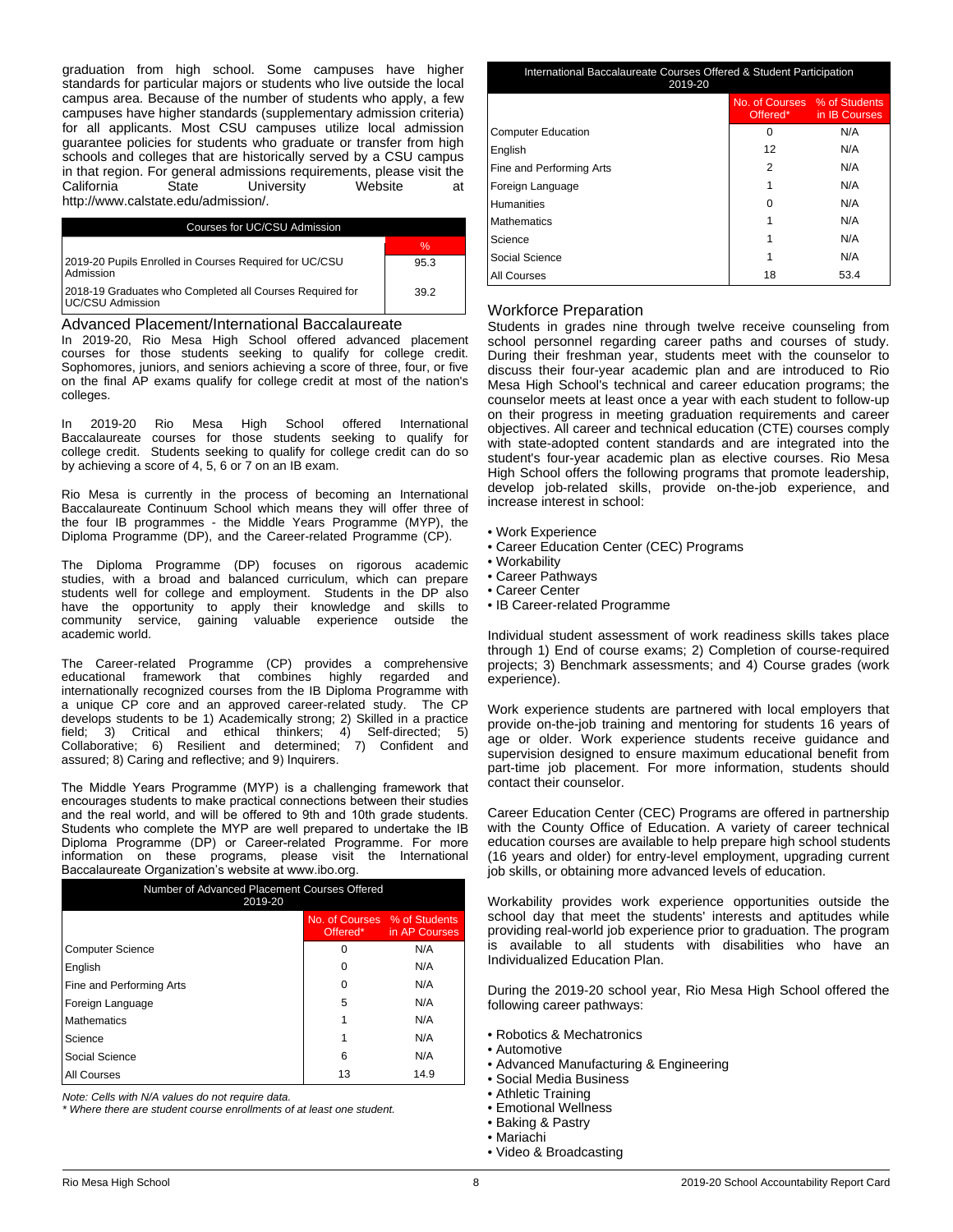Rio Mesa High School receives funds from the Carl D. Perkins Vocational and Technical Education Act (Perkins). This grant enables Rio Mesa High School to provide its students with the academic and technical skills needed to succeed in a knowledgeand skills-based economy and helps provide programs that prepare students for both postsecondary education and the careers of their choice. CTE table in this report shows the total number of students participating in the district's CTE courses and regional occupational programs and program completion rates. For more information on career technical programs, ROP, workability, partnership academies, and work experience, contact the counselor or visit the state's career technical website at http://www.cde.ca.gov/ci/ct/.

| Career Technical Education (CTE) Program Participation<br>2019-20                                                    |       |  |
|----------------------------------------------------------------------------------------------------------------------|-------|--|
| Total number of students participating in CTE programs                                                               | 851   |  |
| Percentage of students completing CTE program and earning a<br>high school diploma                                   | 41.3% |  |
| Percentage of CTE courses sequenced or articulated between<br>the school and institutions of postsecondary education | 14.0% |  |

# Professional Staff

## Counseling & Support Staff

Rio Mesa High School provides professional, highly qualified staff that provide additional services and support centered on the whole student academically, physically, and mentally. The Counseling and Support Services table in this report illustrates the availability of non-instructional support staff to Rio Mesa High School's students. Full-time equivalent (FTE) is a standard measurement used to identify an employee's regular work load on a weekly basis. For example, an FTE of 1.0 designates a full-time position and the employee is on campus and available all day every day of the week; an FTE of 0.5 indicates that the staff member is available and on campus a portion (50%) of the week.

| Academic Counselors & Other Support Staff<br>(Nonteaching Professional Staff)<br>2019-20 |                        |                |  |
|------------------------------------------------------------------------------------------|------------------------|----------------|--|
|                                                                                          | No. of<br><b>Staff</b> | <b>FTE</b>     |  |
| Academic Counselor                                                                       | 6                      | 5.5            |  |
| <b>Campus Supervisors</b>                                                                | 7                      | 4.8            |  |
| Psychologists                                                                            | 2                      | 1.5            |  |
| Speech/Language/Hearing Specialists                                                      | 2                      | 14             |  |
| <b>UCSB Representative</b>                                                               | 2                      | 20             |  |
| <b>Adaptive PE</b>                                                                       | 1                      | 0.3            |  |
| <b>Athletic Director</b>                                                                 |                        | 1 <sub>0</sub> |  |
| Career Center Technician                                                                 | 1                      | 1 <sub>0</sub> |  |
| Guidance Technician                                                                      | 1                      | 1 <sub>0</sub> |  |
| <b>Health Assistant</b>                                                                  | 1                      | 0.6            |  |
| Librarian                                                                                | 1                      | 1.0            |  |
| Migrant Guidance Technician                                                              | 1                      | 0.5            |  |
| <b>Nurse</b>                                                                             | 1                      | 1.0            |  |
| School Resource Officer (SRO)                                                            | 1                      | 1.0            |  |
| <b>Student Intervention Specialist</b>                                                   | 1                      | 1.0            |  |
| Technician                                                                               | 1                      | 1.0            |  |
| Counselor-to-Student Ratio: 1:378                                                        |                        |                |  |

*Note: One Full Time Equivalent (FTE) equals one staff member working full time; one FTE could also represent two staff members who each work 50% of full time.*

### Teacher Assignment

During the 2019-20 school year, Rio Mesa High School had 98 teachers who met all credential requirements in accordance with state guidelines. The chart below identifies the number of teachers at both the school and district who are 1) fully credentialed; 2) without full credentials; 3) teaching outside subject area of competence; 4) misassignments for English learners; 5) total teacher misassignments; and 6) vacant teacher positions. The term

"misassignments" refers to the number of positions filled by teachers who lack legal authorization to teach that grade level, subject area, student group, etc.

| <b>Teacher Credentials &amp; Assignments</b>                                             |       |           |           |                 |
|------------------------------------------------------------------------------------------|-------|-----------|-----------|-----------------|
|                                                                                          |       | School    |           | <b>District</b> |
|                                                                                          | 18-19 | $19 - 20$ | $20 - 21$ | $20 - 21$       |
| <b>Total Teachers</b>                                                                    | 96    | 99        | 98        | 688             |
| <b>Teachers With Full Credentials</b>                                                    | 95    | 98        | 97        | 681             |
| <b>Teachers Without Full</b><br>Credentials                                              |       | 1         |           | 7               |
| <b>Teachers Teaching Outside</b><br>Subject Area of Competence<br>(With Full Credential) | 15    | 11        | 13        | 82              |
| Misassignments of Teachers of<br><b>English Learners</b>                                 | ŋ     |           | U         | O               |
| Total Teacher Misassignments*                                                            | ŋ     | ∩         | U         | O               |
| <b>Vacant Teacher Positions</b>                                                          |       |           |           | 5               |

*Note: "Misassignments" refers to the number of positions filled by teachers who lack legal authorization to teach that grade level, subject area, student group, etc.*

*\*Total Teacher Misassignments includes the number of Misassignments of Teachers of English Learners.*

# District Expenditures

## Salary & Budget Comparison

State law requires comparative salary and budget information to be reported to the general public. For comparison purposes, the State Department of Education has provided average salary data from school districts having similar average daily attendance throughout the state. (Note: 2018-19 salary comparison data was the most recent data available at the time this report was published.)

| <b>Teacher and Administrative Salaries</b><br>2018-19 |                 |                                                          |  |  |
|-------------------------------------------------------|-----------------|----------------------------------------------------------|--|--|
|                                                       | <b>District</b> | State Average of<br><b>Districts in Same</b><br>Category |  |  |
| Beginning Teacher Salary                              | \$54,323        | \$52,670                                                 |  |  |
| Mid-Range Teacher Salary                              | \$97,512        | \$89,660                                                 |  |  |
| Highest Teacher Salary                                | \$105.601       | \$112,761                                                |  |  |
| Superintendent Salary                                 | \$222,624       | \$250,285                                                |  |  |
| <b>Average Principal Salaries:</b>                    |                 |                                                          |  |  |
| <b>Elementary School</b>                              | N/A             | N/A                                                      |  |  |
| Middle School                                         | N/A             | \$142,638                                                |  |  |
| High School                                           | \$150,246       | \$158,074                                                |  |  |
| <b>Percentage of Budget:</b>                          |                 |                                                          |  |  |
| Teacher Salaries                                      | 33%             | 32%                                                      |  |  |
| <b>Administrative Salaries</b>                        | 4%              | 5%                                                       |  |  |

*For detailed information on salaries, see the CDE Certificated Salaries & Benefits Web page at http://www.cde.ca.gov/ds/fd/cs/.*

## Expenditures Per Student

For the 2018-19 school year, Oxnard Union High School District spent an average of \$12,541 of total general funds to educate each student (based on 2018-19 audited financial statements and in accordance with calculations defined in Education Code §41372). The table in this report 1) compares the school's per pupil expenditures from unrestricted (basic) and restricted (supplemental) sources with other schools in the district and throughout the state, and 2) compares the average teacher salary at the school site with average teacher salaries at the district and state levels. Detailed information regarding salaries can be found at the CDE website at www.cde.ca.gov/ds/fd/ec/ and www.cde.ca.gov/ds/fd/cs/. (The figures shown in the table below reflect the direct cost of educational services, per ADA, excluding food services, facilities acquisition and construction, and certain other expenditures.)